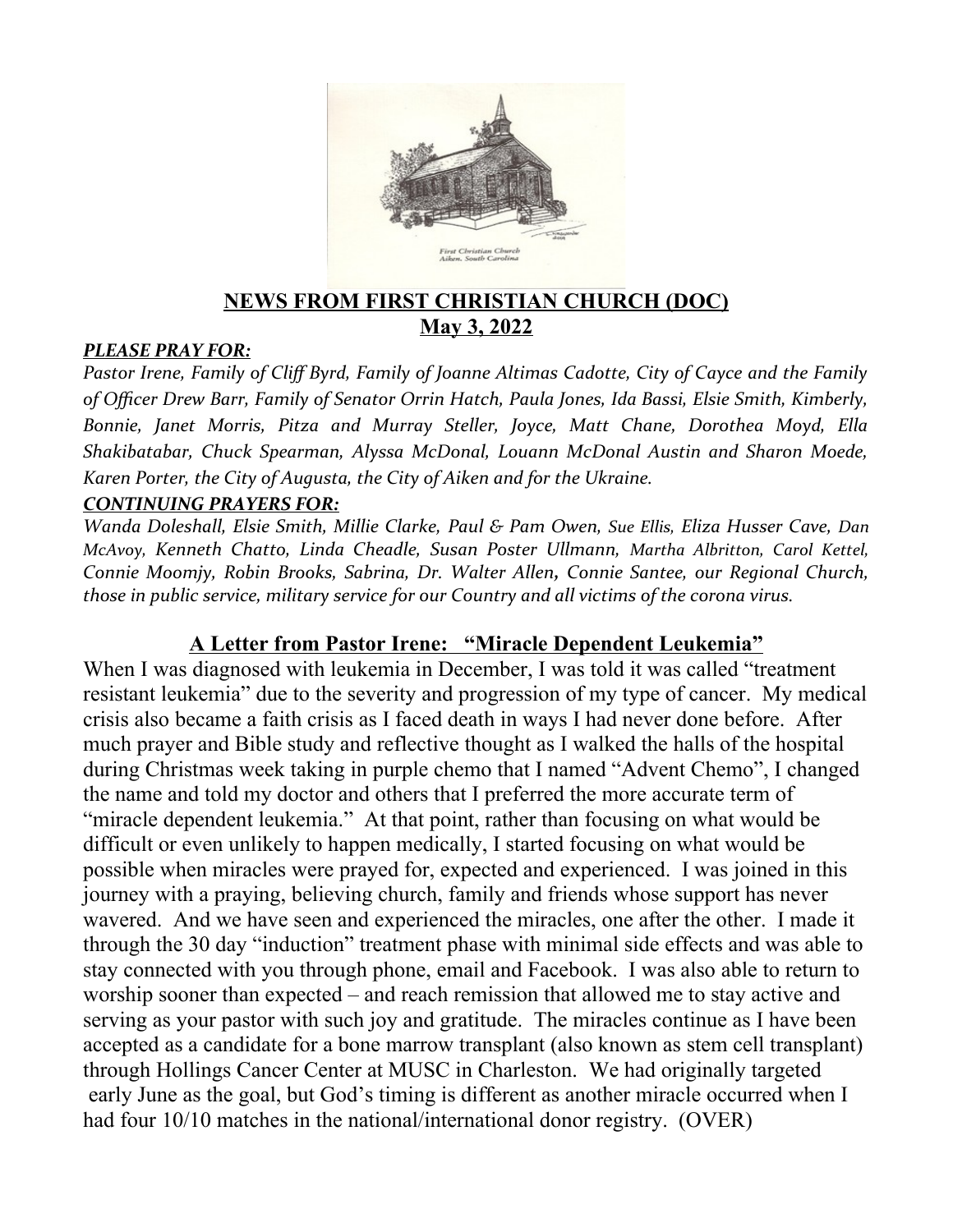The Transplant team, led by Dr. Kimberly Greene and my transplant coordinator, Melinda Cone, worked with the potential donors to find a 16/16 match in the US! He is a healthy 32 year old man and is scheduled to donate his cells on May 23. I am scheduled to enter the hospital on May  $18<sup>th</sup>$  for a week of "conditioning" chemo and radiation to prepare my body for the transplant, and then scheduled to receive the transplant of fresh cells (more miracles) on May  $25<sup>th</sup>$ . They call the day of the transplant "Day Zero", and is considered the patients "rebirth" day. Even though I had hoped to be with you in person until the end of May, this will just mean I can come back sooner! The transplant and recovery is a critical and long process, and I will need to stay in Charleston for the first 100 days after transplant. Another miracle is that we have found an apartment four blocks from the hospital – so when I get discharged later in June, I will have a welcoming place to continue my recovery and healing. The miracles are all around me in this journey, and I am so grateful for each of you and your prayers, your support and your love!! I truly believe that I would not be as calm, peaceful and hopeful about this process if you were not on this journey with me. Please never underestimate the power you have in the lives of all you pray for, and who you support through your many acts of kindness. I am also appreciative for the Board for granting me a leave of absence that allows me to go into this path with the solid hope and expectation of returning to you in person and in service as soon as medically possible.

I mention Dr. Greene and Melinda by name so that you can also pray for them by name. Last Friday afternoon when I talked with Dr. Greene by phone expressing to her what a miracle it was to be in remission and talking to her about transplant with such an excellently matched donor, she said "I am so glad you understand that! I don't get to have this conversation with very many of my patients with your disease." Thanks be to God for bringing us this far, and with prayers for the transplant team and the God-given talents and knowledge they have acquired, prayers of gratitude and health for the donor, and prayers with the expectation that "miracle dependent" body will receive the transplant, engraft his cells into my bone marrow and experience more sustaining remission and/or even cure, it will be a great day when I come back to worship with you in person!!

A thank you to Natalie: Serving as your pastor with Natalie as the "co-pastor" is such a joy and her personality, musical talent, compassion, and spiritual depth spill over onto me and make me better as what I do. We have been so blessed to have her ministry over these years – she is one of a kind! My heart is broken as I think of missing her music and her looks of support during the service, and I also pray for her as she follows God's direction in her own life – even though it takes her away from us.

A thank you to Natalie, San, Lisa, Frances and Judee; the music during Lent was so powerful and enriched our services so much! Thank you for your commitment, your times of rehearsal and for leading us in worship through your gifts of music!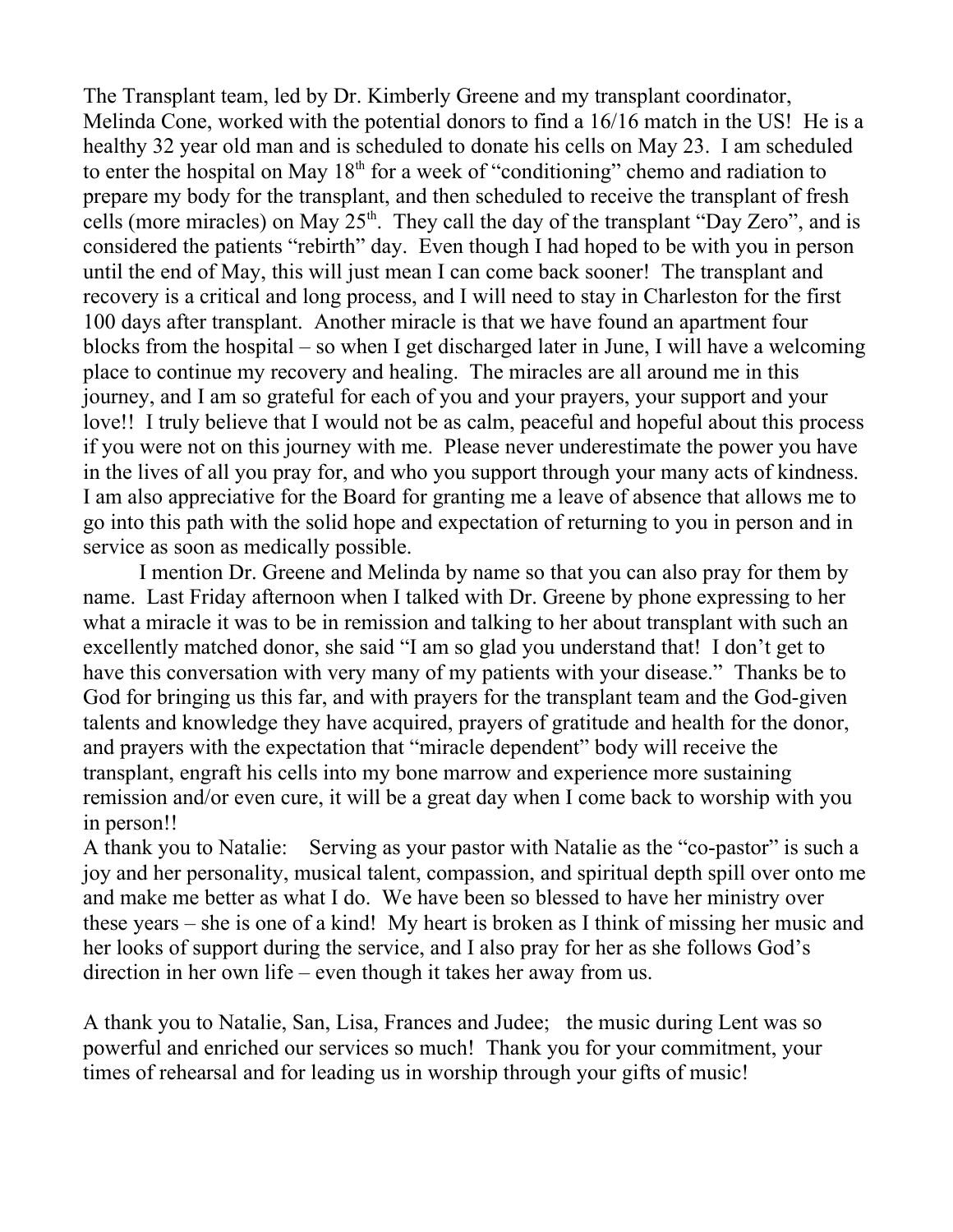

## **DISCIPLE MISSION FUND EASTER OFFERING AT FIRST CHRISTIAN CHURCH**

Our Easter Offering in April, totaled \$404.00. To all those who participated in this offering, we thank you and want you to know it was greatly appreciated.

# **DWF**

April- Boys and Girl's Club

May- Annual Ladies Tea, May  $7<sup>th</sup>$  2 to 4 pm and Christ Central

June- Fathers' Day gifts and Dessert Auction

(\$ from Auction goes to Habitat for Humanity)

# **VIDEOS**

For those of you with computer access Cheryl Ruggles of the North Augusta Service Network sent out these links on hurricane preparedness created by another church. They are surprisingly good.

Week 1: Hurricane Prep - https://youtu.be/rOn5qikO2dY

```
Week 2: Grab and Go – https://youtu.be/gG_2Lmx4Psk
```
Week 3: 72 Hour kits – https://youtu.be/ZWM5QTqe18c

Week 4: Water Storage – https://youtu.be/rhUdGwEKt2o

```
Week 5: Surviving without Power - https://youtu.be/Cz9Edbe1UlE
```